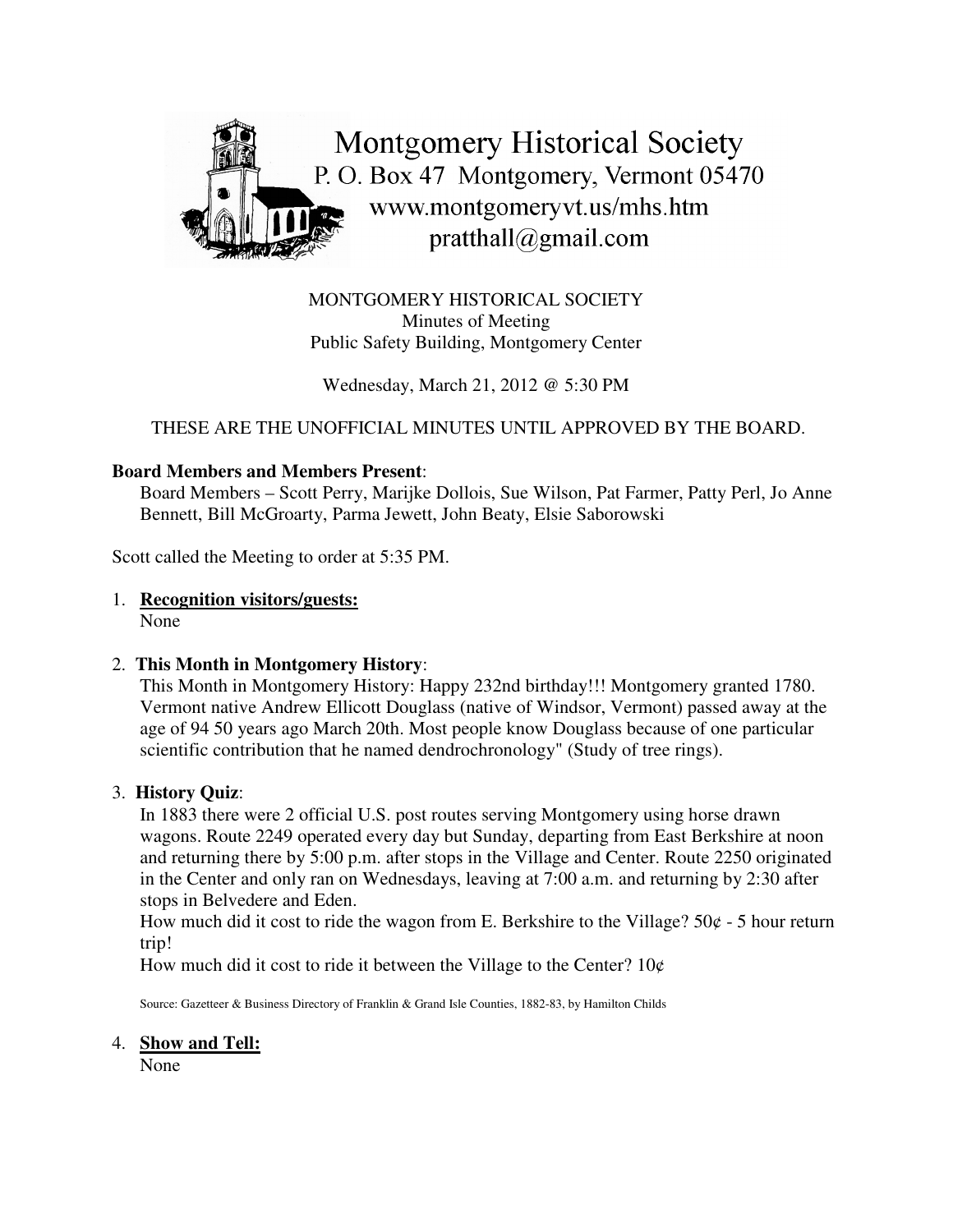# 5. **The Main Event:**

#### **Minutes:**

Amendment: Marijke called the Meeting to order, not Scott.

Sue made a Motion, seconded by Elsie to approve the Minutes of February 15, 2012 as written with Amendment; Motion was unanimously approved.

# **Treasurer's Report:**

| Treasurer's Report $-$ 03/21/11: | Interest |
|----------------------------------|----------|
| Checking balance\$ 4,337.80      |          |
|                                  |          |
|                                  |          |
|                                  |          |
|                                  |          |

76 Affinity members

Marijke made a Motion, seconded by Jo Anne to approve the Treasurer's Report of March 21, 2012 as presented; Motion was unanimously approved.

#### **Membership:**

Marijke reported that so far three members have renewed for a total of \$125.00. Howard Deuso at the Newport Prison will be contacted to have the membership letter printed and folded, to be ready for the mailing party on Thursday, March  $29<sup>th</sup>$  at 10 AM at the Dollois residence.

#### **Old business:**

- A. Town History Book update Jo Anne presented a first draft for review by the Board; it will be emailed to all board members for comments, changes, deletions, etc.
- B. History Expo: Scott suggested a presentation of the story of Charles Haile and Montgomery during the Civil War. He has already gathered interesting information from past town reports and the internet about the pay schedule of volunteers and draftees which was decided by the Selectboard.
- C. Review Events List see attached revised list
- D. 2012 calendar 135 calendars have been sold to-date. A great success! There has been great feedback and interest.
- E. Approve 2012 budget –

Scott has contacted John Cluba for a quote on painting the front and tower of Pratt Hall. The budgeted amount is \$10,000. John would be able to provide a lift which would not be as costly as charged during previous painting. He has also contacted Ted Bruckner and is waiting for a response. Barry East declined due the height of the tower.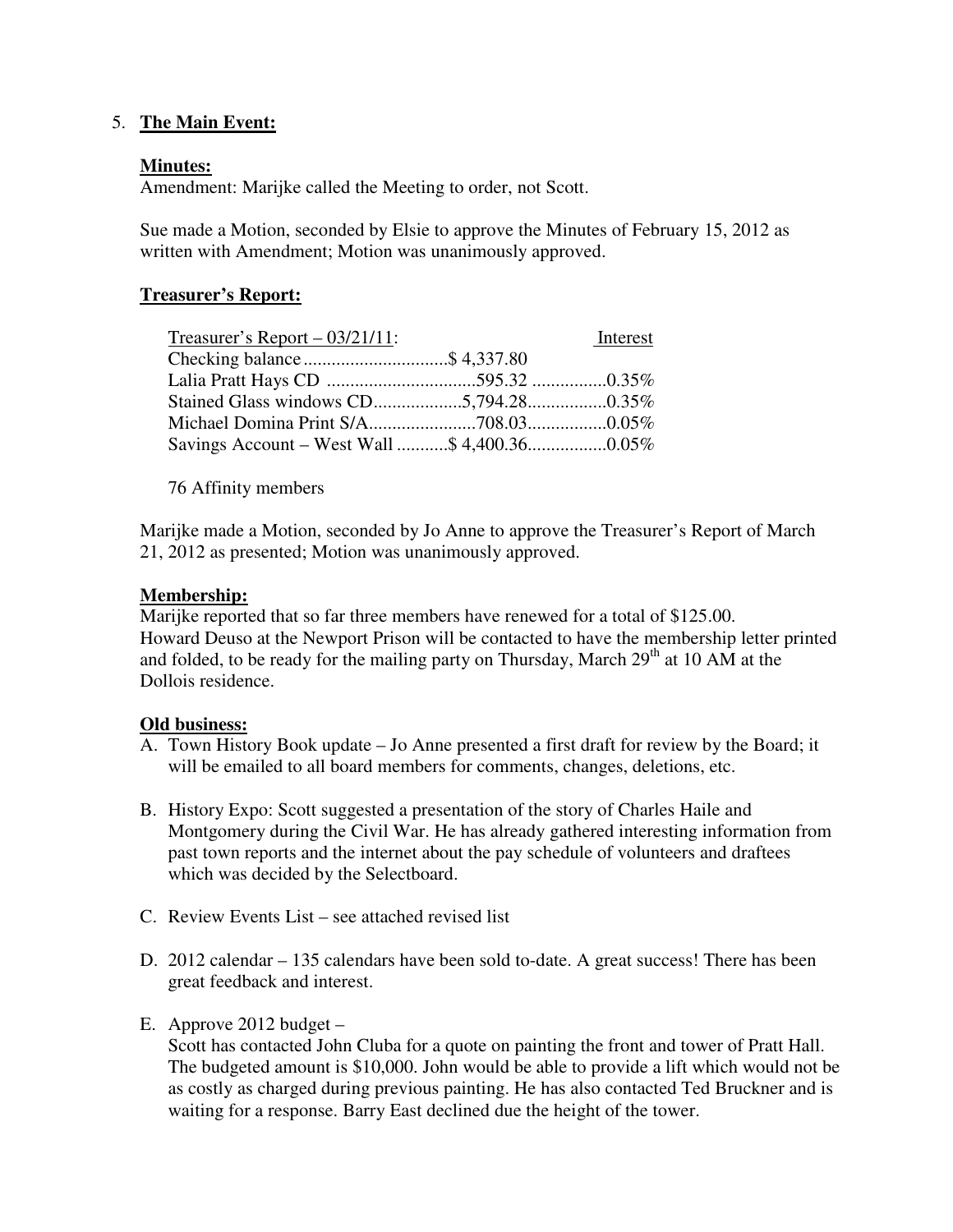The amount budgeted for Luke Scheffler (clock winding) was changed from \$300 to \$600.

Marijke made a Motion, seconded by Sue to approve the 2012 budget with amendment as presented; Motion was unanimously approved.

F. Concerts/Piano purchase or free -

Steve contacted Marijke that he will purchase the piano, transport it to Montgomery and make it available to the MHS at his expense when necessary.

# H. Radar scope:

- 1) Teaching American History Grant
- 2) Domina print fundraiser update
- 3) Old maps project…..making progress Scott prepared a lotting map – an overlay of current properties over the original town map; it was suggested that to have a large copy made for exhibition at Pratt Hall. Scott will contact the Northwest Planning Commission to see if it can be done through their organization at a reasonable cost.
- 4) Grant writing…..next year
- 5) Ave Leslie Presentation Spring..…TBD
- 6) Speakers:

Spring...Tortolano May 17<sup>th</sup> and

Dave Bennett – Jo Anne gave some background information – the book is about Ethan Allen and the Canadian connection; a tentative date of April  $20<sup>th</sup>$  was set. It was further suggested to partner with the library.

8) Beers Atlas and large County Map acquisition – no further action

# 6. **New business:**

- 1) Parma offered to organize and run "Treasures and Trinkets" for the Historical Society during HarvestFest on August 25<sup>th</sup>.
- 2) A celebration of Charles Henderson's life will be held Saturday, March 24<sup>th</sup> from 1-4 PM at the Snowshoe Pub.

# 7. **Adjourn:**

John moved a Motion, seconded by Parma to adjourn at 6:30 P.M. Said Motion passed unanimously.

Respectfully submitted, Marijke M. Dollois